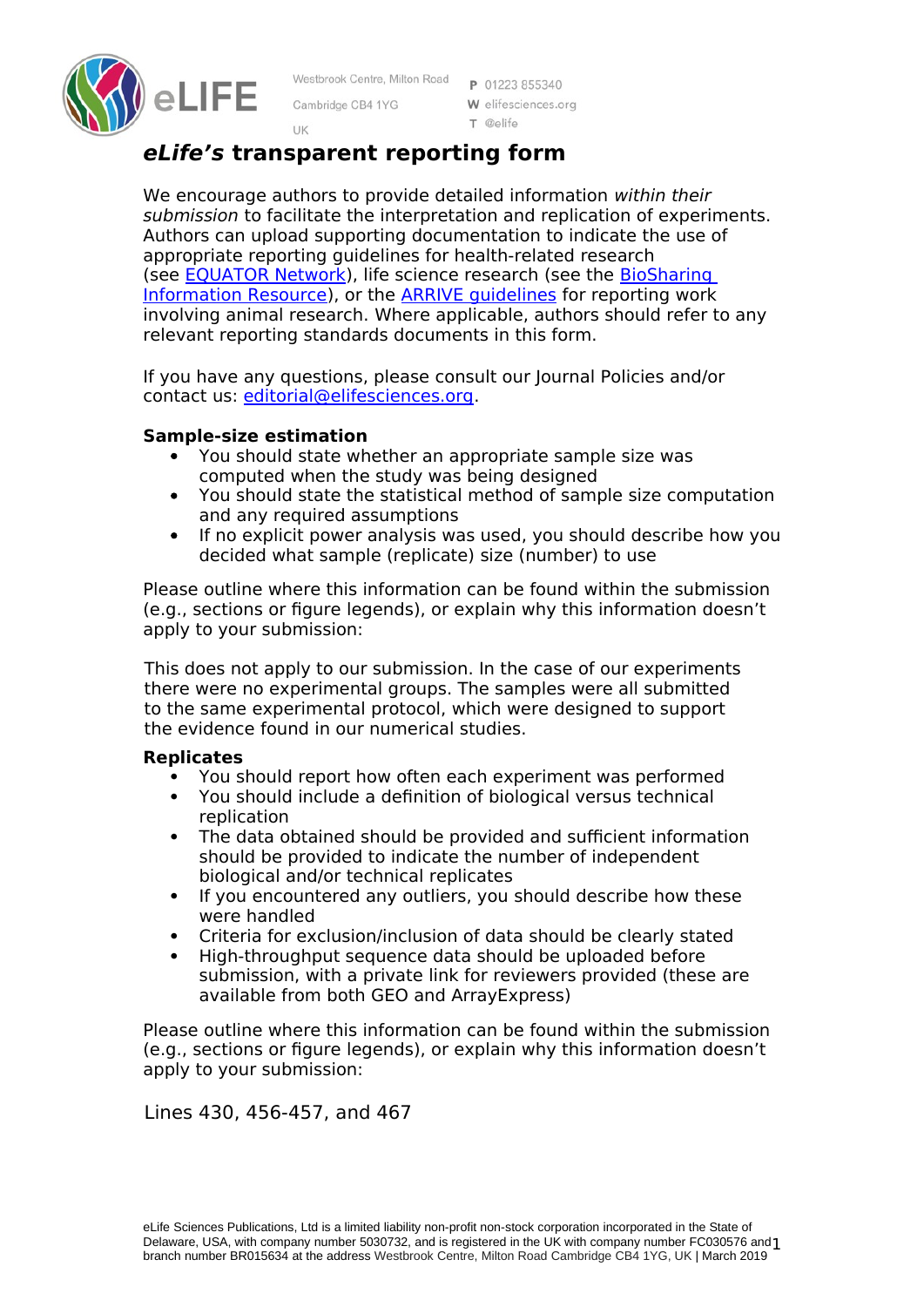

Westbrook Centre, Milton Road

Cambridge CB4 1YG

P 01223 855340 W elifesciences.org  $T$  @elife

### **Statistical reporting**

UK

- Statistical analysis methods should be described and justified
- Raw data should be presented in figures whenever informative to do so (typically when N per group is less than 10)
- For each experiment, you should identify the statistical tests used, exact values of N, definitions of center, methods of multiple test correction, and dispersion and precision measures (e.g., mean, median, SD, SEM, confidence intervals; and, for the major substantive results, a measure of effect size (e.g., Pearson's r, Cohen's d)
- Report exact p-values wherever possible alongside the summary statistics and 95% confidence intervals. These should be reported for all key questions and not only when the p-value is less than 0.05.

Please outline where this information can be found within the submission (e.g., sections or figure legends), or explain why this information doesn't apply to your submission:

Figure 1-B, Figure 1-C, Figure 2-H, Figure 3-F, Figure 4-C, and Figure 4-D.

(For large datasets, or papers with a very large number of statistical tests, you may upload a single table file with tests, Ns, etc., with reference to sections in the manuscript.)

### **Group allocation**

- Indicate how samples were allocated into experimental groups (in the case of clinical studies, please specify allocation to treatment method); if randomization was used, please also state if restricted randomization was applied
- Indicate if masking was used during group allocation, data collection and/or data analysis

Please outline where this information can be found within the submission (e.g., sections or figure legends), or explain why this information doesn't apply to your submission:

This does not apply to our submission. In the case of our experiments there were no experimental groups. The samples were all submitted to the same experimental protocol, which were designed to support the evidence found in our numerical studies.

#### **Additional data files ("source data")**

- We encourage you to upload relevant additional data files, such as numerical data that are represented as a graph in a figure, or as a summary table
- Where provided, these should be in the most useful format, and they can be uploaded as "Source data" files linked to a main figure or table
- Include model definition files including the full list of parameters used
- Include code used for data analysis (e.g., R, MatLab)